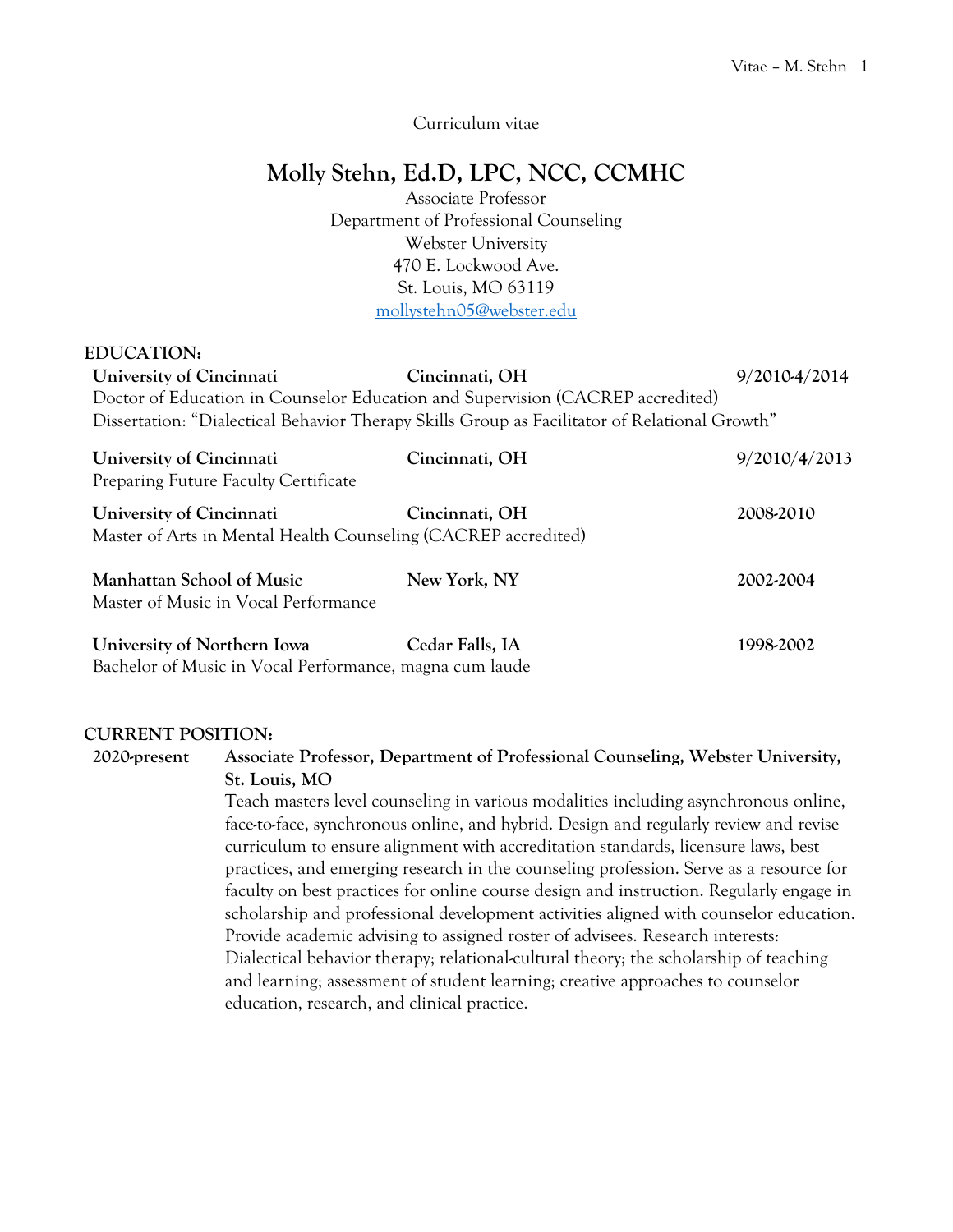## **2014-2020 Assistant Professor, Department of Professional Counseling, Webster University, St. Louis, MO**

Teach masters level counseling in various modalities including asynchronous online, face-to-face, synchronous online, and hybrid. Design and regularly review and revise curriculum to ensure alignment with accreditation standards, licensure laws, best practices, and emerging research in the counseling profession. Provide academic advising to assigned roster of advisees. Research interests: Dialectical behavior therapy; relational-cultural theory; the scholarship of teaching and learning; assessment of student learning; creative approaches to counselor education, research, and clinical practice.

#### **TEACHING EXPERIENCE:**

| <b>Webster University</b> | Courses taught:<br>COUN 5050 Human Growth and Development                                          | Terms:<br>Spr 2018, Fa 2018                                                                                                     |
|---------------------------|----------------------------------------------------------------------------------------------------|---------------------------------------------------------------------------------------------------------------------------------|
|                           | COUN 5140 Psychopharmacology                                                                       | Spr 2015, Fa 2015,<br>Spr 2016, Fa 2016,<br>Spr 2017                                                                            |
|                           | COUN 5150 Psychopathology                                                                          | Spr 2015, Su 2015                                                                                                               |
|                           | COUN 5160 Issues in Counseling: Dialectical Behavior<br>Therapy                                    | Fa 2018, Fa 2019                                                                                                                |
|                           | COUN 5200 Theories of Counseling                                                                   | Fa 2014, Spr 2015,<br>Fa 2015, Spr 2016,<br>Fa 2016, Spr 2017,<br>Fa 2017, Spr 2018,<br>Fa 2018, Spr 2019,<br>Fa 2019, Spr 2020 |
|                           | COUN 5540 Family Systems Theory                                                                    | Fa 2014                                                                                                                         |
|                           | COUN 5630 Addictions and Substance Abuse Counseling                                                | Fa 2014, Su 2015,<br>Spr 2020                                                                                                   |
|                           | COUN 5700 Lifestyle and Career Development<br>COUN 5850 Research and Program Evaluation            | Spr 2020<br>Spr 2016, Su 2016,<br>Spr 2017, Spr 2018,<br>Spr 2019, Spr 2020                                                     |
|                           | New courses designed:<br>COUN 5160 Issues in Counseling: Dialectical Behavior<br>Therapy           | Fa 2018, Fa 2019                                                                                                                |
|                           | Substantially redesigned courses:                                                                  |                                                                                                                                 |
|                           | COUN 5050 Human Growth and Development<br>COUN 5150 Psychopathology<br>COUN 5230 Psychodiagnostics | Spr 2018<br>Fa 2019<br>Fa 2019                                                                                                  |
|                           |                                                                                                    |                                                                                                                                 |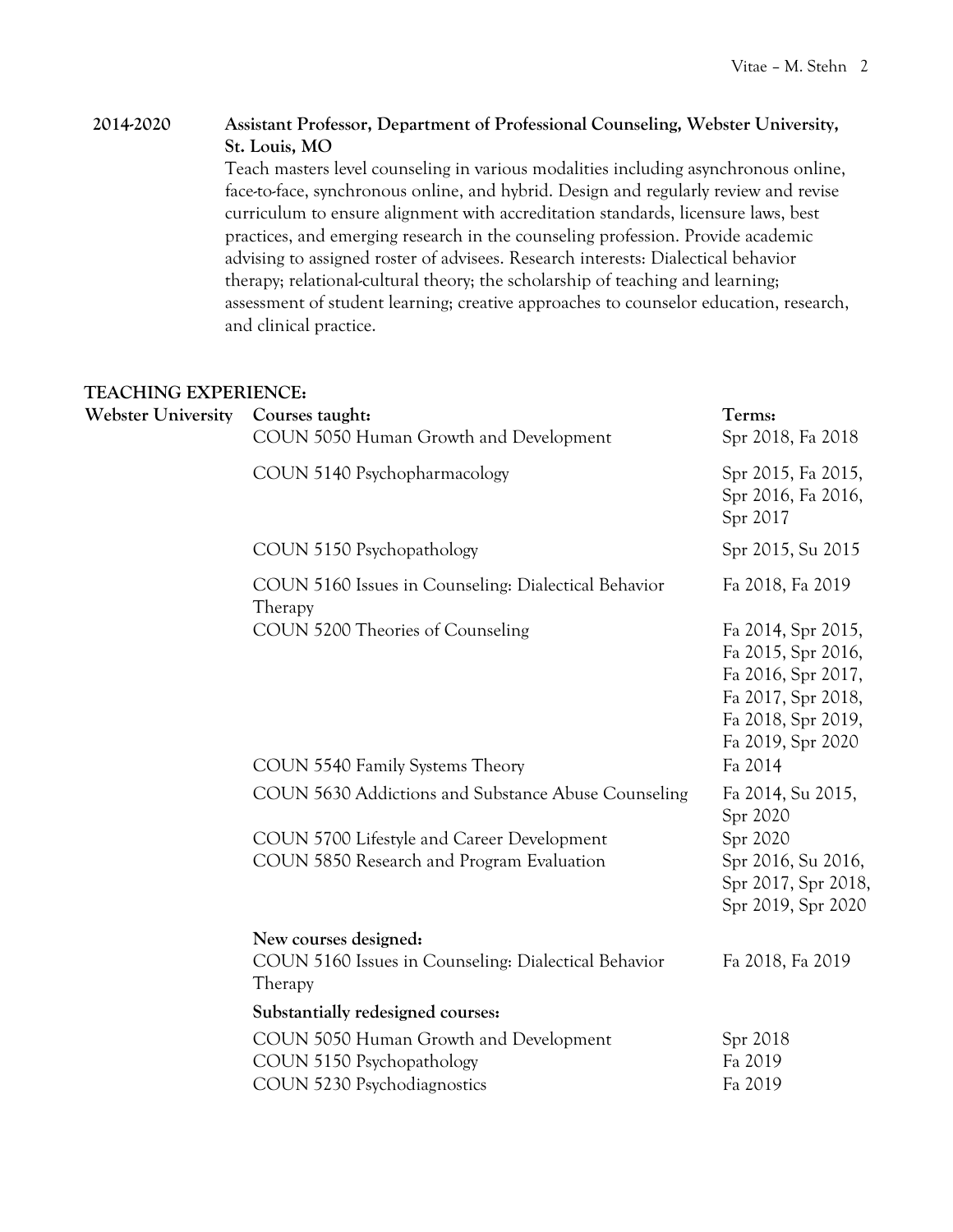|                                  | COUN 5140 Psychopharmacology                                                    | Fa 2015            |
|----------------------------------|---------------------------------------------------------------------------------|--------------------|
|                                  | Courses newly designed for online delivery:                                     |                    |
|                                  | COUN 5630 Addictions and Substance Abuse Counseling                             | Su 2015            |
| University of<br>Cincinnati      | Courses taught as teaching assistant, co-instructor, or<br>online facilitator:  | Terms:             |
|                                  | 18CNSL855 Community Counseling in Mental Health<br>Settings                     | Su 2012            |
|                                  | 18CNSL886 Advanced Counseling Skills                                            | Fa 2010, Spr 2011  |
|                                  | 18CNSL887 Field Practicum                                                       | Spr 2011, Spr 2012 |
|                                  | 18ADDC231 Theoretical Foundations of Substance Abuse<br>Counseling              | Spr 2011           |
|                                  | 18ADDC310 Child Abuse I                                                         | Fa 2009            |
|                                  | 18ADDC311: Child Abuse II                                                       | Spr 2010           |
|                                  | 18ADDC321: Dual Diagnosis                                                       | Spr 2010           |
|                                  | <b>GRANTS AND SPONSORED ACTIVITIES:</b>                                         |                    |
| <b>Administration (HRSA)</b>     | U.S. Department of Health and Human Services Health Resources and Services      | 2021-2024          |
| for Professionals                | Total Award: \$1.083 million Behavioral Health Workforce Education and Training |                    |
| (Co-investigator, funded)        |                                                                                 |                    |
|                                  | <b>Webster University Provost's Faculty Fellowship</b>                          | 2018-2019          |
| Assessment"                      | Faculty Fellow: "Intellectual Mattering and its Implications for Teaching and   |                    |
| Total Award: \$4,000             |                                                                                 |                    |
| (Principle Investigator, funded) |                                                                                 |                    |
| PEER-REVIEWED PUBLICATIONS:      |                                                                                 |                    |

- **Stehn, M.** & Tang, M. (2018). A feminist qualitative investigation of dialectical behavior therapy skills group as context for fostering intrapersonal growth. *Journal of Counselor Practice. 9*(2),77–108. DOI: 10.22229/mos902112
- **Stehn, M.** (2018). A brilliant but frosty solution: Frozen® an allegory for the central relational paradox. *Journal of Creativity in Mental Health, 13*, 254-261. DOI: 10.1080/15401383.2018.1426509
- **Stehn, M.** (2014). One woman's development and resilience in the face of complex trauma: A relational-cultural description of growth through counseling. *Adultspan*, *13(2*), 120-128.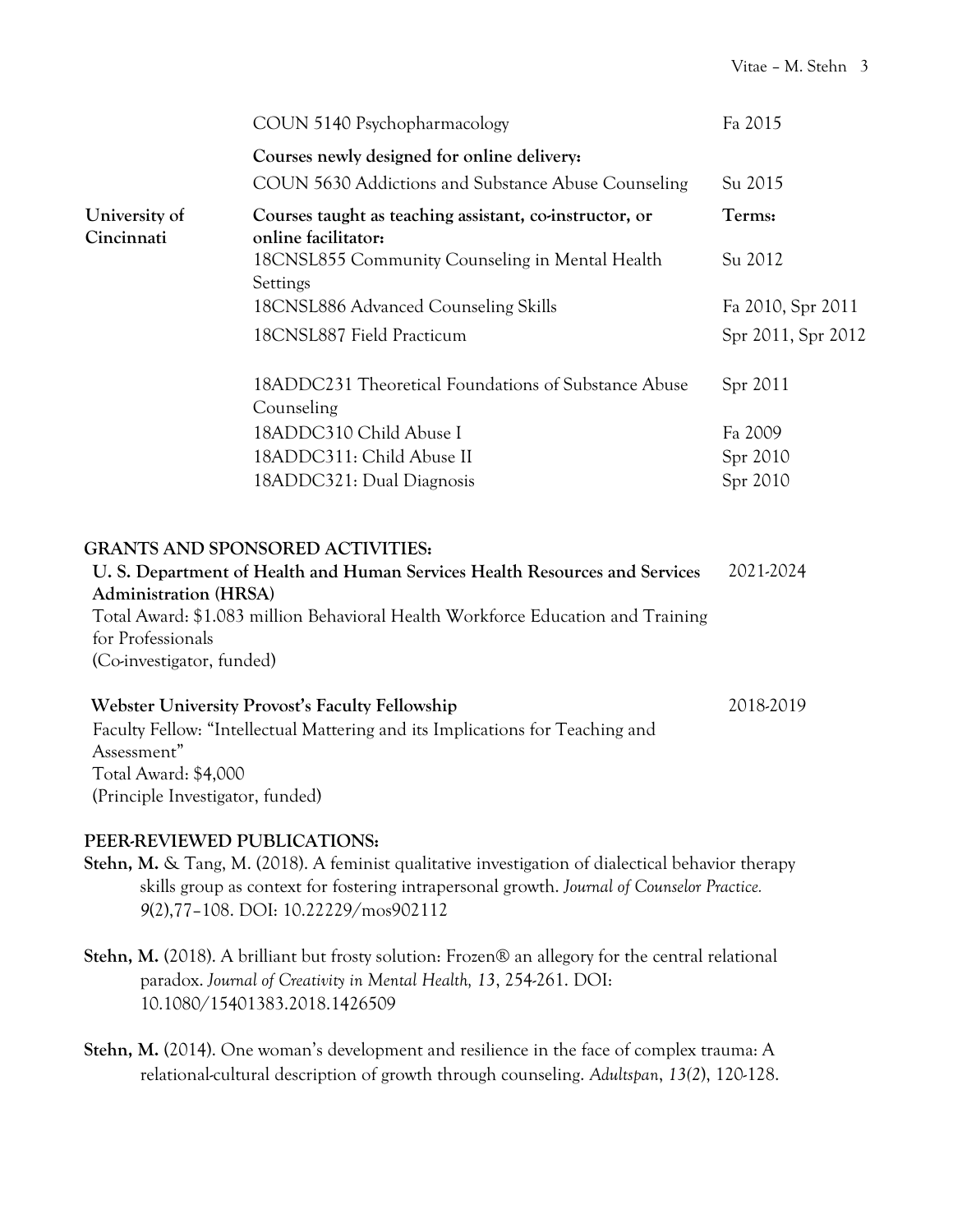- **Stehn, M.** & Wilson, F. R. (2012). Ambivalence: The tension between "yes" and "no". *Journal of Creativity and Mental Health, 7(1),* 83-94.
- **Stehn, M.** (in preparation). An auditory guide to the listening guide: De-mystifying the musical metaphors in the listening guide polyvocal analysis strategy.

#### **NATIONAL AND REGIONAL PEER-REVIEWED CONFERENCE PRESENTATIONS:**

- **Stehn, M.** (2021). *Building a life worth living During COVID-19*. American Counseling Association of Missouri. Virtual.
- **Stehn, M.** & Musangali, M. (2019). *DBT for faculty: A proposed intervention to promote faculty cohesiveness, engagement, and civility*. Association for Counselor Education and Supervision. Seattle, WA.
- **Stehn, M.,** Blythe, B., \* & Conrad, A.\* (2019). *Dialectics and the counselor: Using DBT principles to mindfully navigate intrapersonal and interpersonal paradoxes in counseling.* American Counseling Association of Missouri. Independence, MO.
- **Stehn, M.** (2018). *Practicing what we preach: Using DBT skills to improve the therapeutic relationship.* American Counseling Association of Missouri. Lake Ozark, MO.
- **Stehn, M.** (2016). *A brilliant but frosty solution: Frozen® as metaphor for the central relational paradox.*  American Counseling Association. Montreal, QE, Canada.
- **Stehn, M.**, Bridges, C., & Brubaker, M. (2015) *The ecology of diverse approaches to online learning: A panel discussion.* Association for Counselor Education and Supervision. Philadelphia, PA.
- Bridges, C., **Stehn, M**., & Brubaker, M. (2015) *Connecting from a distance: How men and women engage in intentional relationship building in online counselor education.* Association for Counselor Education and Supervision. Philadelphia, PA.
- **Stehn, M.** (2014*). Using the listening guide to hear the music of research participants*' *multilayered voices.*  Association Assessment and Research in Counseling. Moline, IL.
- **Stehn, M.** (2014). *Interpretive communities as a means of ensuring trustworthiness and enriching data.* Action Research Center Showcase, University of Cincinnati, Cincinnati, OH.
- **Stehn, M.** & Haney, S. (2013). *Interpretive communities as facilitators of dual relationships in qualitative and practitioner research.* Association for Counselor Education and Supervision. Denver, CO.

 $\overline{\phantom{a}}$ 

Denotes student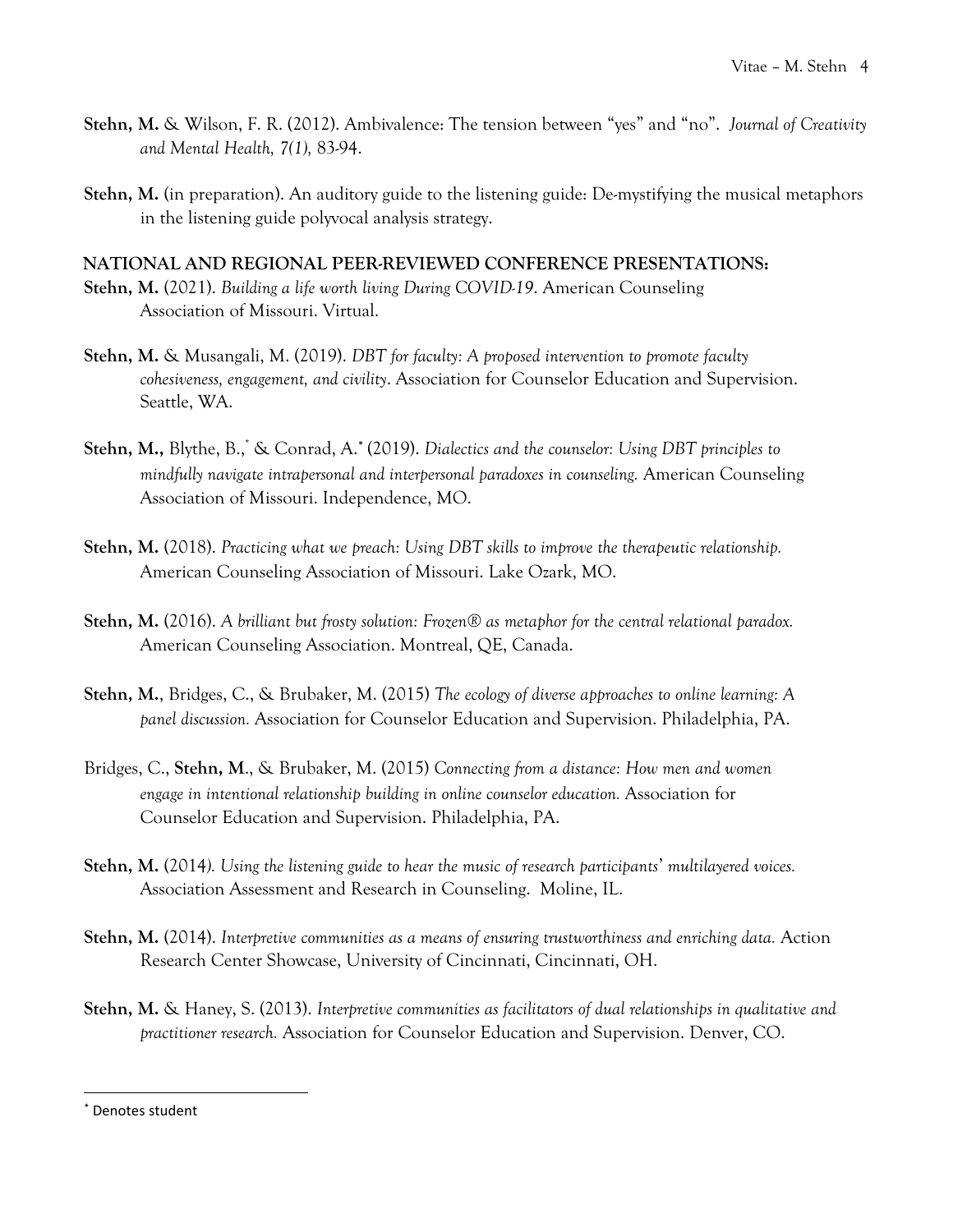- **Stehn, M.** (2012) *Relationships in group therapy as a tool in regulating the most dysregulated.* American Mental Health Counselors Association. Orlando, FL.
- **Stehn, M.** (2012*). A musician's approach to the listening guide*. Association for Creativity in Counseling. Memphis, TN.
- **Stehn, M.** (2011) *Dialectical behavioral therapy through an ecological lens.* Ecological Counseling Conference, Cincinnati, OH.

#### **UNIVERSITY PRESENTATIONS**

- **Stehn, M.**, Palmore, E., & Kogbara, J. (2019). *An introduction to using recent graduate voices in our work.* Webster University Global Citizenship Program Collaboratory. St. Louis, MO.
- **Stehn, M.** (2018). *Knowing we matter: Assessing our impact in the classroom*. Webster University Reflective Teaching Community. St. Louis, MO.
- **Stehn, M.** & Musangali, M. (2018). *Navigating the dialectic between responsible gatekeeping versus inclusive, student-centered learning.* Webster University Teaching Festival. St. Louis, MO.
- **Stehn, M.** (2017). *Connecting from a distance: Using relational-cultural principles to facilitate an online learning environment*. Webster University Teaching Festival. St. Louis, MO.
- **Stehn, M.** (2017). *Safety and discomfort in the classroom*. Webster University Reflective Teaching Community. St. Louis, MO.
- Weissman, J., Bitner, J., **Stehn, M.**, Green, T., & Pruess, M. (2016). *Capstones and other culminating experiences: What do student data tell us about the benefits and challenges?* Webster University Teaching Festival. St. Louis, MO.

#### **INVITED PRESENTATIONS:**

**Stehn, M.** (2020). DBT for Faculty: Inaugural Facilitation. Location redacted for confidentiality.

- **Stehn, M.** (2019). *DBT basics*. Counselors Associates LTD. Maryville, IL.
- **Stehn, M.** (2019). *DBT with mature adults*. 4<sup>th</sup> Annual Healing our Community Conference. Myrtle Beach, SC.
- **Stehn, M.** (2016). *Using dialectical behavior therapy techniques to manage difficult interactions with clients*. Creve Coeur Counseling Professional Development Series. St. Louis, MO

**Stehn, M.** (2015). *Dialectical behavior therapy in clinical practice*. Inaugural presentation of the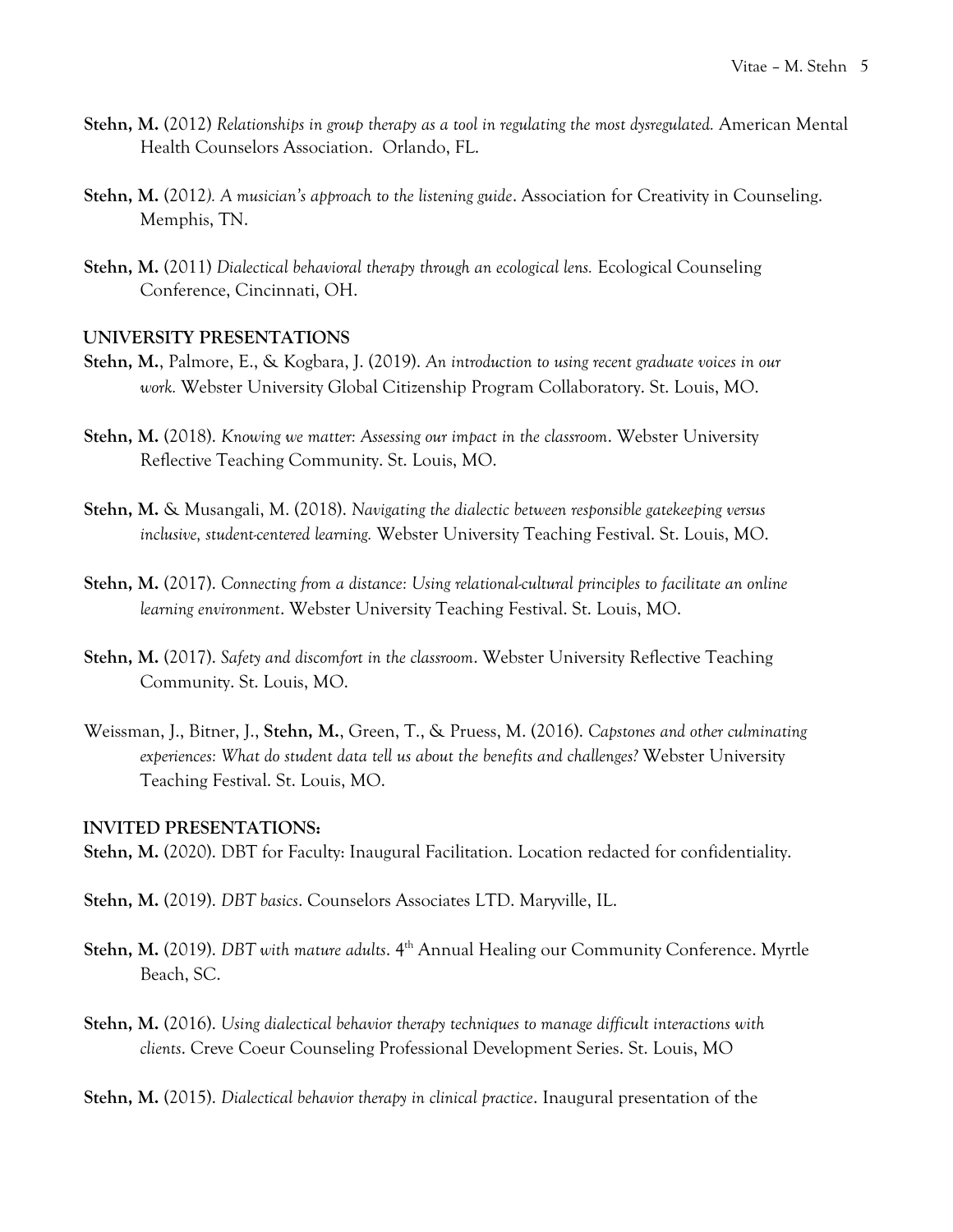Webster University Department of Professional Counseling Professional Development Series. St. Louis, MO (broadcast live to multiple extended campus sites nationwide).

- **Stehn, M.** (2015). *The biosocial theory of borderline personality disorder and its implications for psychiatrists in training.* Guest presentation to the Neuro-Psych Club at the Kirksville College of Osteopathic Medicine. Kirksville, MO.
- **Stehn, M.** (2012). *Applying dialectical behavior therapy informed practices in a community mental health setting.* Training given to Community Behavioral Health, Middletown, OH.
- **Stehn, M.** (2011) *A practical introduction to DBT skills for use with SMD clients.* LifePoint Solutions recovery division meeting, Amelia, OH.

#### **DEPARTMENT LEADERSHIP AND SERVICE**

**2021-present Chair, Department of Professional Counseling, Webster University, St. Louis, MO** Responsible for general program implementation, curriculum, assessment, and accreditation at home and extended campuses. Provide consultation to faculty and staff at all campuses where counseling programs are offered on issues related to curriculum, assessment, advising, and students' professional behavior within the program. Oversee process of remediation for student success and consult with internal stakeholders on sensitive matters as needed. Lead monthly meetings for all full-time faculty and for full-time faculty based at home campus. Hold monthly extended campus conference call and annual all-faculty meeting to provide updates on program requirements and changes. Approve adjunct faculty, program option requests, and transfer of credits.

#### **2015-2020 Director of Assessment, Department of Professional Counseling, Webster University, St. Louis, MO**

Conceptualize, evaluate, revise, and execute the department's comprehensive assessment system. Evaluate and refine program level student learning outcomes (SLOs), and ensuring that course level SLOs align with these. In consultation with faculty colleagues, identified and operationalized evaluation criteria for summative key performance indicators (KPIs) for each of the 8 core curricular areas and for the clinical mental health counseling specialty as required by CACREP. Gather and analyze quantitative and qualitative data from a variety of sources regarding our program's effectiveness in training future counselors. Make recommendations to faculty based on the results of data analysis, and report results to various stakeholders in the community. Convene working groups as needed to review department assessment practices. Serve as the primary contact person regarding assessment practices for accreditation purposes, and provide training to both full-time and adjunct faculty in the Department of Professional Counseling across the Webster network.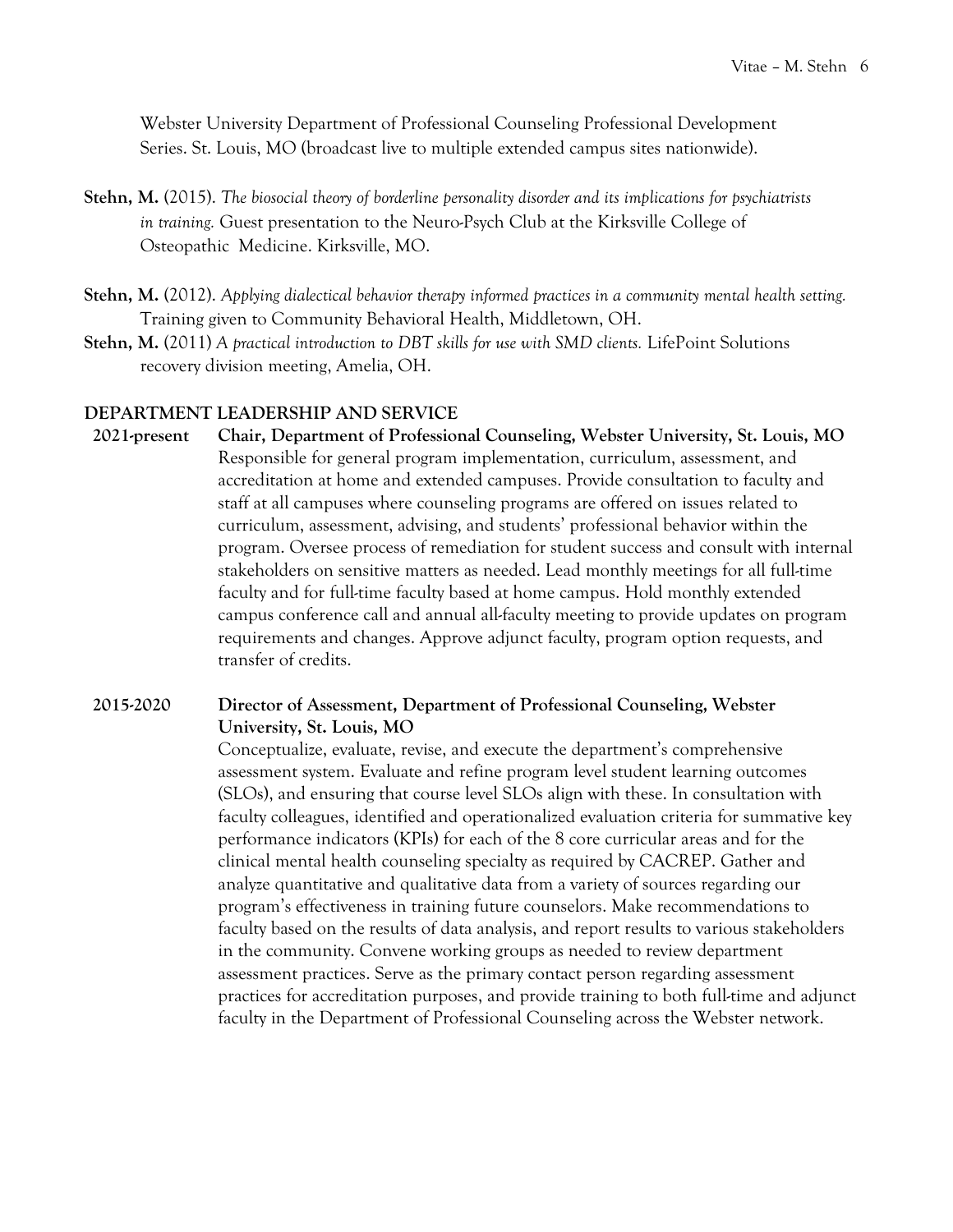#### **2015-present Department Liaison to Graduate Council, Department of Professional Counseling, Webster University, St. Louis, MO**

I serve as the department's point of contact for the graduate council for all matters concerning student appeals for reinstatement and readmission. When a student who had been dismissed from the counseling program appeals for reinstatement or readmission, the graduate council seeks the official department stance on each individual case as an additional gatekeeping safeguard given the nature of our program. This is in addition to feedback from the faculty members who assigned grades leading to the student's dismissal, and campus directors in the case of students from extended campuses. When I receive a requests for the department's position on a reinstatement or readmission case, I review the student's appeal, their grade history, and any relevant documentation. I also consult with the department chair and with faculty from the student's campus in the case of students at extended campuses. I then submit the department's determination, including rationale to support our position.

**2015-2016 Communication and Community Outreach Coordinator, Department of Professional Counseling, Webster University, St. Louis, MO** In this role I maintained and updated the department's social media accounts. I sent announcements to Webster Today, the university's internal news source. I created and maintained the department's "virtual café," an online environment for counseling students across the extended network of campuses, with a goal of promoting engagement and connection for students among their peers

### **2015-2016 Professional Development Coordinator, Department of Professional Counseling, Webster University, St. Louis, MO**

In this role I coordinated the department's continuing education offerings. I maintained documentation required by the National Board of Certified Counselors (NBCC). I arranged for continuing education events to be webcasted live to extended campus sites, including confirmation of attendance, evaluation, and payment.

#### **UNIVERSITY LEADERSHIP AND SERVICE**

#### **2018-present University Retention and Graduation Committee, Webster University, St. Louis, MO**

In this role I represent the faculty of the College of Arts and Sciences. I attend monthly meetings with a variety of faculty and staff stakeholders representing the colleges, schools, and academic support units about initiatives related to student retention and success. As a member of this committee I have served on two taskforces: the degree plan taskforce and the retention analysis taskforce. In the former I assisted in compiling and standardizing degree plans for every undergraduate degree at Webster for the purpose of improving the advising of undergraduate students and increasing retention. In the latter, I met regularly with the other members of the taskforce to explore the use of the Starfish analytics function. Together, the retention analysis taskforce identified ways that department chairs might be able to leverage data from the Starfish system to inform decisions related to curriculum, staffing, and advising in order to promote retention.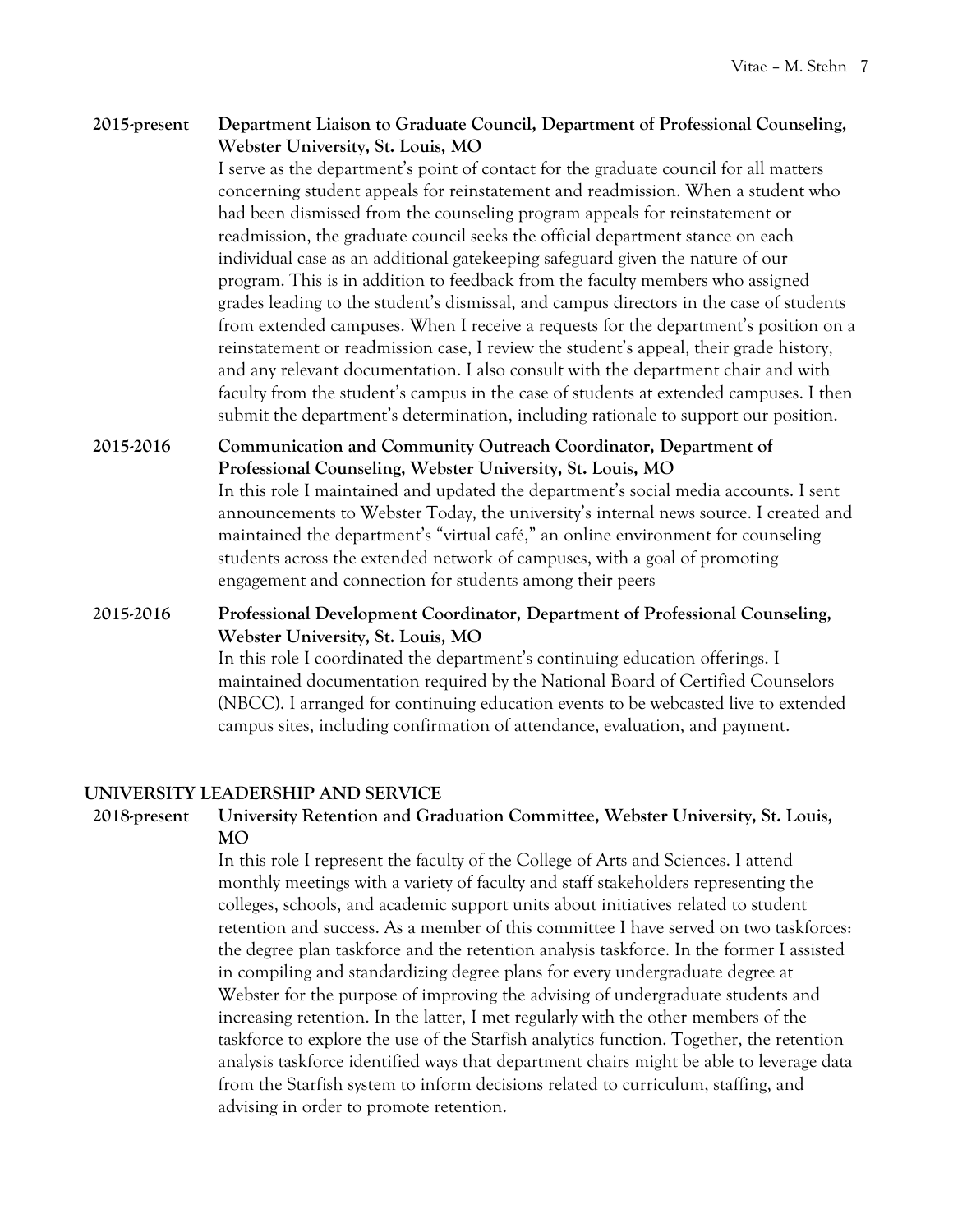#### **2016-2019 University Assessment Committee, Webster University, St. Louis, MO**

In this role I represent the faculty of the College of Arts and Sciences. I attend monthly meetings with a variety of faculty and staff stakeholders representing the colleges, schools, and academic support units about assessment initiatives at the university level. I provide peer review of annual program-level assessment plans from a sample of academic departments, providing timely, meaningful feedback. I recommend guidelines to the Office of Academic Affairs regarding the annual schedule of assessment reporting, reporting templates, and policies. I coordinate with the Office of Institutional Effectiveness on the delivery of seminars, workshops, and resources to promote reflection and awareness of student learning outcomes assessment practices.

#### **2015-2018 Graduate Council, Webster University, St. Louis, MO**

In this role I represent the faculty of the College of Arts and Sciences. I attended bimonthly meetings with a variety of faculty and staff stakeholders representing the colleges, schools, and academic support units about initiatives related to curriculum and policy at the graduate level. These include approving new courses, new programs, and other curriculum changes. I reviewed, and made recommendations concerning academic standards, graduation requirements, the academic calendar, and other factors related to graduate curriculum of the University. I reviewed and approved academic policies related to the graduate programs. I reviewed and made recommendations on appeals from students who had been dismissed.

- **2018 Search Committee for Writing Center Coordinator, Academic Resource Center**
- **2017 Search Committee for Accreditation and Assessment Specialist, Office of Institutional Effectiveness**
- **2016 Faculty Search Committee for Department of Professional Counseling**
- **2015 Faculty Search Committee for Department of Nursing**
- **2015 Volunteer: New Student Orientation and Welcome Week**

#### **PROFESSIONAL LEADERSHIP AND SERVICE ACTIVITIES:**

| $2021$ -present | <b>NCACES Membership committee</b>                                            |  |
|-----------------|-------------------------------------------------------------------------------|--|
|                 | Committee member                                                              |  |
| 2021            | Association for Counselor Education and Supervision Conference                |  |
|                 | Proposal Reviewer                                                             |  |
| 2018-present    | <b>Counselor Education Qualitative Interest Network (CEQUIN)</b>              |  |
|                 | <b>Teaching Task Force Member</b>                                             |  |
| 2017-present    | <b>NCACES General Awards Committee</b>                                        |  |
|                 | Committee Member                                                              |  |
| 2018-2019       | <b>Webster University Provost's Faculty Fellowship</b>                        |  |
|                 | Faculty Fellow: "Intellectual Mattering and its Implications for Teaching and |  |
|                 | Assessment"                                                                   |  |
| 2019            | Association for Counselor Education and Supervision Conference                |  |
|                 | Proposal Reviewer                                                             |  |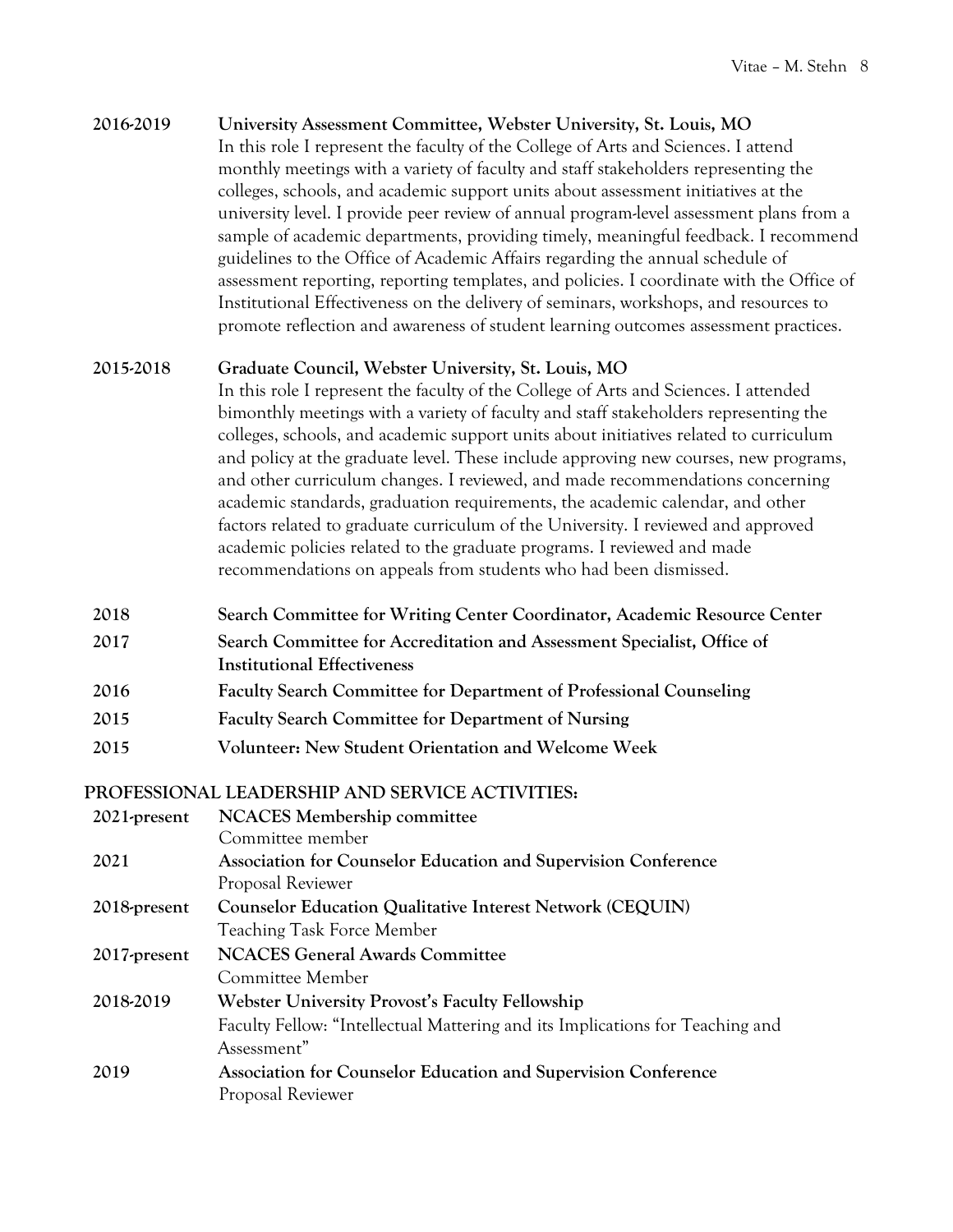| 2017      | Webster University Global Leadership Academy                   |  |
|-----------|----------------------------------------------------------------|--|
|           | <b>Faculty Fellow</b>                                          |  |
| 2017      | Association for Counselor Education and Supervision Conference |  |
|           | Proposal Reviewer                                              |  |
| 2015      | <b>American Counseling Association Conference</b>              |  |
|           | Proposal Reviewer                                              |  |
| 2011-2012 | <b>Association for Creativity in Counseling</b>                |  |
|           | Graduate Student Committee Member                              |  |
| 2010-2011 | Chi Sigma Iota, Upsilon Chi Chi Chapter                        |  |
|           | Vice President                                                 |  |
| 2010-2011 | 4 <sup>th</sup> Annual Ecological Counseling Conference        |  |
|           | Vice Chair, Planning Committee                                 |  |
| 2011      | University of Cincinnati Substance Abuse Counseling Program    |  |
|           | <b>Faculty Search Committee</b>                                |  |
| 2010      | <b>NCACES Conference</b>                                       |  |
|           | Proposal Reviewer                                              |  |

#### **AWARDS AND HONORS:**

| 2014 | Outstanding Counselor Education Student of the Year                                  |  |
|------|--------------------------------------------------------------------------------------|--|
|      | University of Cincinnati                                                             |  |
| 2013 | Runner-up, AMHCA Foundation Dissertation Research Award                              |  |
|      | American Mental Health Counselors Association Foundation                             |  |
| 2011 | <b>Outstanding Member</b>                                                            |  |
|      | Chi Sigma Iota, Upsilon Chi Chi Chapter                                              |  |
| 2010 | Outstanding Mental Health Counseling Student of the Year<br>University of Cincinnati |  |
|      |                                                                                      |  |

#### **LICENSES:**

**Licensed Professional Counselor, State of Missouri** License #2015002531

**Licensed Professional Clinical Counselor, State of Ohio**  License # E.0800520

**Licensed Mental Health Counselor, State of Iowa** License #109726

#### **PROFESSIONAL MEMBERSHIPS:**

American Counseling Association Association for Counselor Education and Supervision Association for Creativity in Counseling North Central Association for Counselor Education and Supervision